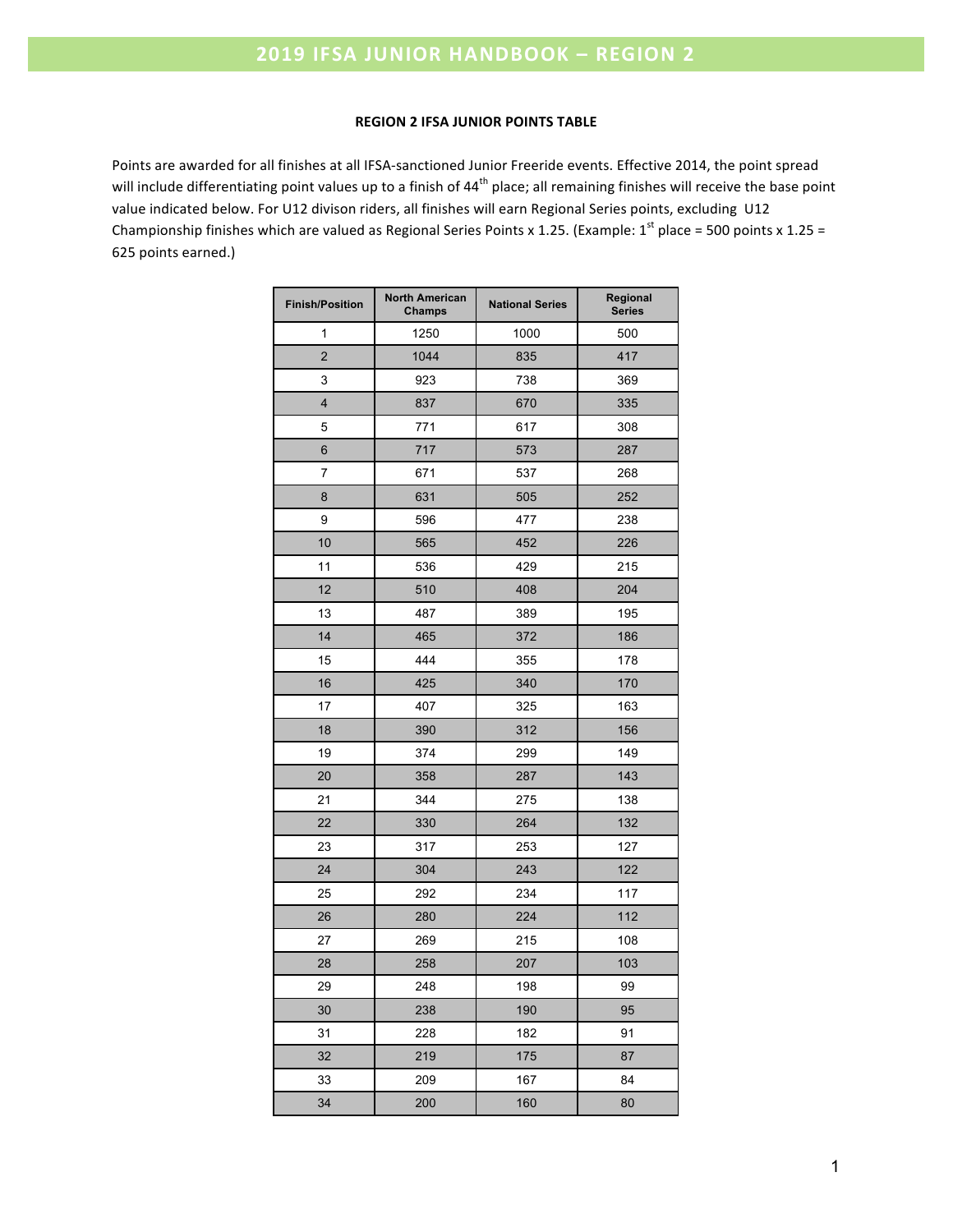### **2019 IFSA JUNIOR HANDBOOK - REGION 2**

| 35         | 192        | 153 | 77 |
|------------|------------|-----|----|
| 36         | 183        | 147 | 73 |
| 37         | 175        | 140 | 70 |
| 38         | 167        | 134 | 67 |
| 39         | 160        | 128 | 64 |
| 40         | 152        | 122 | 61 |
| 41         | 145        | 116 | 58 |
| 42         | 110<br>138 |     | 55 |
| 43         | 131        | 104 | 52 |
| 44         | 125        | 100 | 50 |
| $45 - 100$ | 125        | 100 | 50 |

#### **FWQ POINTS CONVERSION TABLE**

When an IFSA Junior turns 18 years of age, their results from participation in the IFSA Junior Series will automatically be converted to points on the FWQ Global Seeding List. This way, a junior has earned a ranking on the FWQ Global Seeding List to assist with registration at  $3^*$  and  $4^*$  level FWQ events. Note that the point values differ between divisions and you must locate the appropriate table to view points. To view the tables in full, locate the FJT Rider's Rules document on the www.freerideworldtour.com website: https://www.freerideworldtour.com/sites/default/files/news\_banners/fjt/2018\_fjt\_riders\_rules.pdf

#### **SNOWBOARD WOMEN FWQ POINT CONVERSION TABLE**

|                          | <b>FJT 4****</b> |                | <b>FJT 3***</b> |                          | <b>FJT 2**</b> | FJT <sub>1</sub> *       |        |
|--------------------------|------------------|----------------|-----------------|--------------------------|----------------|--------------------------|--------|
| ranking                  | points           | ranking        | points          | ranking                  | points         | ranking                  | points |
| 1                        | 1300             | 1              | 800             | 1                        | 480            | 1                        | 260    |
| $\overline{c}$           | 1020             | $\overline{c}$ | 650             | $\overline{c}$           | 360            | $\overline{c}$           | 190    |
| 3                        | 840              | 3              | 500             | 3                        | 280            | 3                        | 145    |
| $\overline{\mathcal{A}}$ | 700              | 4              | 400             | $\overline{\mathcal{A}}$ | 230            | $\overline{\mathcal{A}}$ | 120    |
| 5                        | 590              | 5              | 350             | 5                        | 200            | 5                        | 105    |
| 6                        | 500              | 6              | 300             | 6                        | 175            | 6                        | 92     |
| $\overline{7}$           | 430              | $\overline{7}$ | 265             | $\overline{7}$           | 155            | $\overline{7}$           | 80     |
| 8                        | 380              | 8              | 240             | 8                        | 135            | 8                        | 70     |
| 9                        | 330              | 9              | 210             | 9                        | 115            | 9                        | 62     |
| 10                       | 290              | 10             | 180             | 10                       | 98             | 10                       | 54     |
| 11                       | 255              | 11             | 160             | 11                       | 83             | 11                       | 48     |
| 12                       | 225              | 12             | 140             | 12                       | 73             | 12                       | 42     |
| 13                       | 195              | 13             | 122             | 13                       | 70             | 13                       | 37     |
| 14                       | 170              | 14             | 105             | 14                       | 64             | 14                       | 33     |
| 15                       | 145              | 15             | 90              | 15                       | 58             | 15                       | 29     |
| 16                       | 125              | 16             | 80              | 16                       | 53             | 16                       | 26     |
| 17                       | 105              | 17             | 71              | 17                       | 49             | 17                       | 23     |
| 18                       | 90               | 18             | 64              | 18                       | 46             | 18                       | 21     |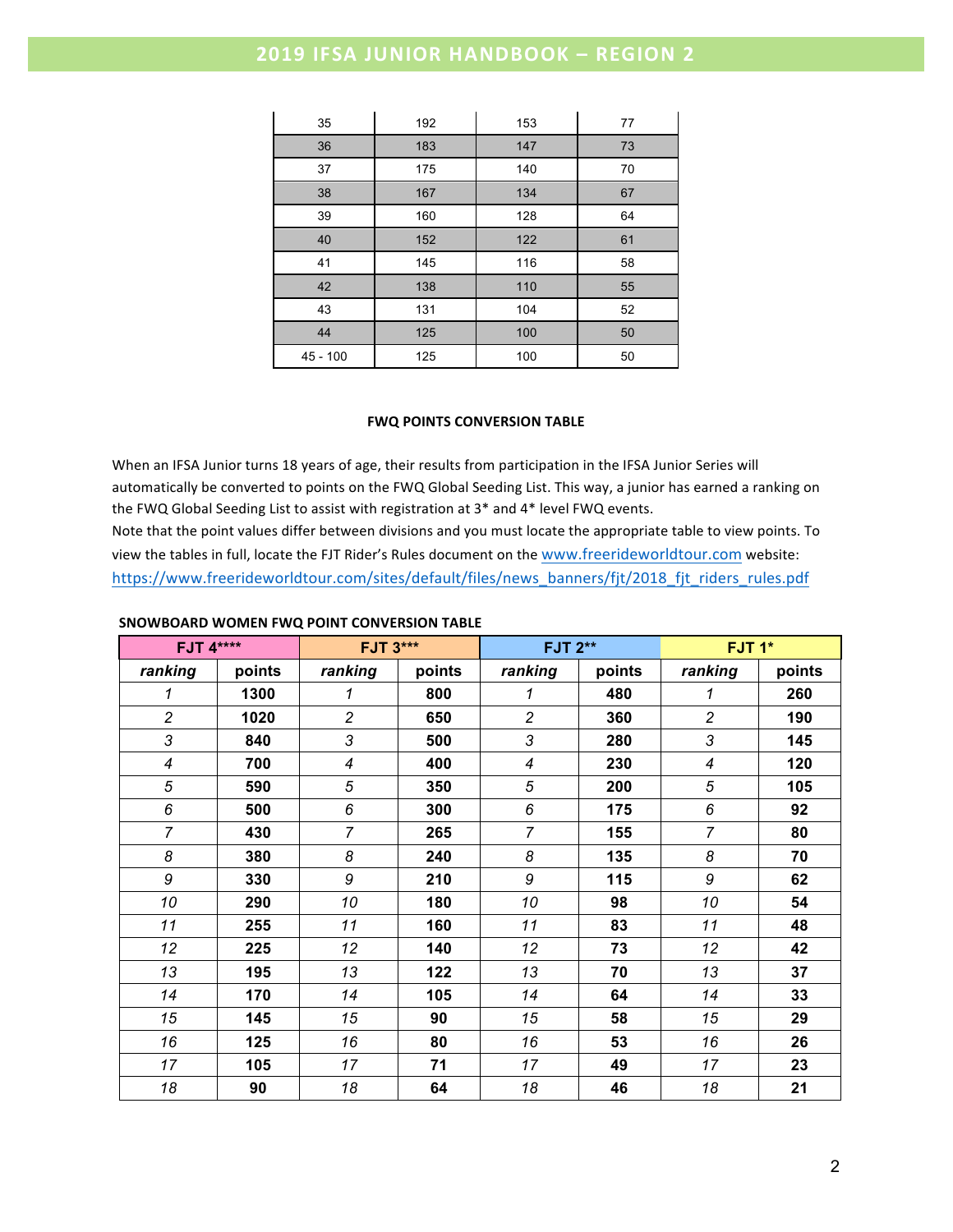# **2019 IFSA JUNIOR HANDBOOK – REGION 2**

| 19    | 85 | 19           | 58 | 1 Q | 47 | 19 |
|-------|----|--------------|----|-----|----|----|
| $20*$ | 80 | 20<br>$\sim$ | 53 | 20  | 40 | 18 |

\* To view additional point values, use the FJT Region 1 Riders Rules on the www.freerideworldtour.com website.

### **SKI MEN FWQ POINT CONVERSION TABLE**

| <b>FJT 4****</b>           |        | <b>FJT 3***</b>          |        | <b>FJT 2**</b>   |        | FJT <sub>1</sub> * |        |  |
|----------------------------|--------|--------------------------|--------|------------------|--------|--------------------|--------|--|
| ranking                    | points | ranking                  | points | ranking          | points | ranking            | points |  |
| $\boldsymbol{\mathcal{L}}$ | 1300   | $\mathbf{1}$             | 800    | $\mathbf{1}$     | 480    | $\mathbf{1}$       | 260    |  |
| $\overline{c}$             | 1020   | $\overline{a}$           | 640    | $\overline{c}$   | 360    | $\overline{c}$     | 190    |  |
| 3                          | 840    | $\mathfrak{Z}$           | 500    | 3                | 280    | $\mathfrak{Z}$     | 145    |  |
| $\boldsymbol{4}$           | 700    | $\overline{\mathcal{A}}$ | 410    | $\boldsymbol{4}$ | 230    | $\boldsymbol{4}$   | 120    |  |
| $\sqrt{5}$                 | 600    | $\sqrt{5}$               | 360    | 5                | 200    | $\sqrt{5}$         | 105    |  |
| 6                          | 520    | 6                        | 315    | 6                | 175    | 6                  | 95     |  |
| $\overline{7}$             | 450    | $\overline{7}$           | 275    | $\overline{7}$   | 160    | $\overline{7}$     | 90     |  |
| $\boldsymbol{8}$           | 400    | 8                        | 245    | 8                | 150    | $\boldsymbol{8}$   | 88     |  |
| $\boldsymbol{9}$           | 370    | 9                        | 225    | 9                | 140    | $\boldsymbol{9}$   | 86     |  |
| 10                         | 345    | 10                       | 210    | 10               | 135    | 10                 | 85     |  |
| 11                         | 325    | 11                       | 195    | 11               | 130    | 11                 | 84     |  |
| 12                         | 310    | 12                       | 185    | 12               | 125    | 12                 | 83     |  |
| 13                         | 295    | 13                       | 175    | 13               | 120    | 13                 | 82     |  |
| 14                         | 285    | 14                       | 170    | 14               | 115    | 14                 | 81     |  |
| 15                         | 275    | 15                       | 165    | 15               | 110    | 15                 | 80     |  |
| 16                         | 266    | 16                       | 160    | 16               | 108    | 16                 | 79     |  |
| 17                         | 258    | 17                       | 158    | 17               | 106    | 17                 | 78     |  |
| 18                         | 250    | 18                       | 156    | 18               | 104    | 18                 | 77     |  |
| 19                         | 243    | 19                       | 154    | 19               | 102    | 19                 | 76     |  |
| 20                         | 237    | 20                       | 152    | 20               | 100    | 20                 | 75     |  |
| 21                         | 232    | 21                       | 150    | 21               | 99     | 21                 | 74     |  |
| 22                         | 227    | 22                       | 148    | 22               | 98     | 22                 | 73     |  |
| 23                         | 222    | 23                       | 146    | 23               | 97     | 23                 | 72     |  |
| 24                         | 218    | 24                       | 144    | 24               | 96     | 24                 | 71     |  |
| 25                         | 214    | 25                       | 142    | 25               | 95     | 25                 | 70     |  |
| 26                         | 210    | 26                       | 140    | 26               | 94     | 26                 | 69     |  |
| 27                         | 207    | 27                       | 138    | 27               | 93     | 27                 | 68     |  |
| 28                         | 204    | 28                       | 136    | 28               | 92     | 28                 | 67     |  |
| 29                         | 201    | 29                       | 134    | 29               | 91     | 29                 | 66     |  |
| 30                         | 198    | 30                       | 132    | 30               | 90     | 30                 | 65     |  |
| 31                         | 195    | 31                       | 130    | 31               | 89     | 31                 | 64     |  |
| 32                         | 192    | 32                       | 128    | 32               | 88     | 32                 | 63     |  |
| 33                         | 189    | 33                       | 126    | 33               | 87     | 33                 | 62     |  |
| 34                         | 186    | 34                       | 124    | 34               | 86     | 34                 | 61     |  |
| 35                         | 183    | 35                       | 122    | 35               | 85     | 35                 | 60     |  |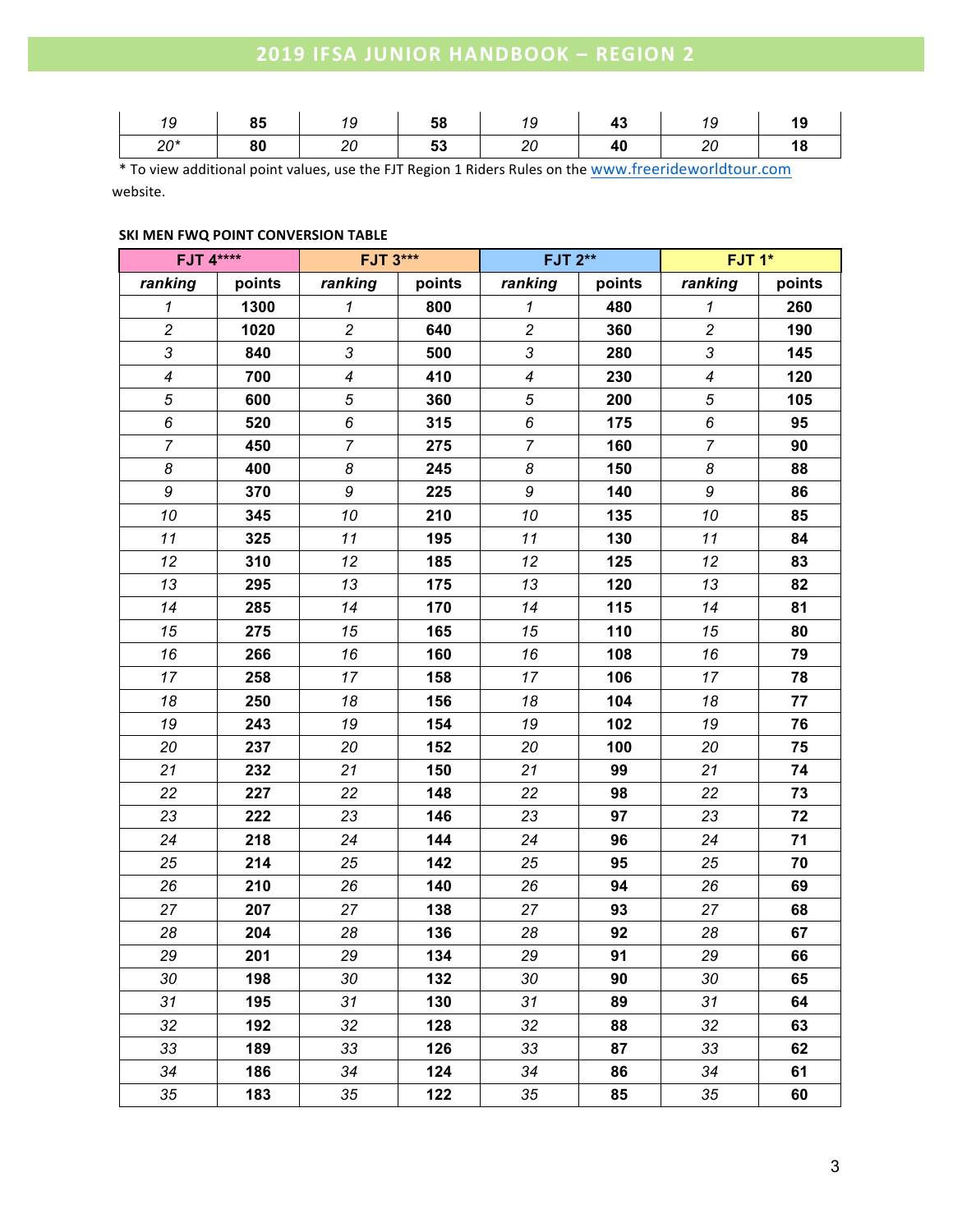# **2019 IFSA JUNIOR HANDBOOK – REGION 2**

| 36    | 180 | 36 | 120 | 36 | 84 | 36 | 59 |
|-------|-----|----|-----|----|----|----|----|
| 37    | 177 | 37 | 118 | 37 | 83 | 37 | 58 |
| 38    | 174 | 38 | 116 | 38 | 82 | 38 | 57 |
| 39    | 171 | 39 | 114 | 39 | 81 | 39 | 56 |
| 40    | 168 | 40 | 112 | 40 | 80 | 40 | 55 |
| 41    | 166 | 41 | 110 | 41 | 79 | 41 | 54 |
| 42    | 164 | 42 | 108 | 42 | 78 | 42 | 53 |
| 43    | 162 | 43 | 106 | 43 | 77 | 43 | 52 |
| 44    | 160 | 44 | 104 | 44 | 76 | 44 | 51 |
| $45*$ | 158 | 45 | 102 | 45 | 75 | 45 | 50 |

\* To view additional point values, use the FJT Region 1 Riders Rules on the www.freerideworldtour.com website.

### **SKI WOMEN & SNOWBOARD MEN FWQ POINT CONVERSION TABLE**

|                            | <b>FJT 4****</b> |                          | <b>FJT 3***</b> |                  | <b>FJT 2**</b> | FJT <sub>1</sub> *       |        |
|----------------------------|------------------|--------------------------|-----------------|------------------|----------------|--------------------------|--------|
| ranking                    | points           | ranking                  | points          | ranking          | points         | ranking                  | points |
| $\boldsymbol{\mathcal{L}}$ | 1300             | $\mathbf{1}$             | 800             | $\mathbf{1}$     | 480            | $\mathbf{1}$             | 260    |
| $\overline{c}$             | 1020             | $\overline{c}$           | 640             | $\overline{c}$   | 360            | $\overline{c}$           | 190    |
| 3                          | 840              | 3                        | 500             | 3                | 280            | 3                        | 145    |
| $\overline{4}$             | 700              | $\overline{\mathcal{A}}$ | 410             | $\overline{4}$   | 230            | $\overline{\mathcal{A}}$ | 120    |
| 5                          | 620              | 5                        | 360             | 5                | 200            | 5                        | 105    |
| 6                          | 560              | 6                        | 315             | $\boldsymbol{6}$ | 175            | $\boldsymbol{6}$         | 95     |
| $\overline{7}$             | 500              | $\overline{7}$           | 275             | $\overline{7}$   | 160            | $\overline{7}$           | 85     |
| 8                          | 450              | 8                        | 245             | 8                | 150            | 8                        | 75     |
| 9                          | 400              | 9                        | 225             | $\boldsymbol{9}$ | 140            | $\boldsymbol{9}$         | 70     |
| 10                         | 350              | 10                       | 210             | 10               | 130            | 10                       | 65     |
| 11                         | 310              | 11                       | 195             | 11               | 120            | 11                       | 62     |
| 12                         | 285              | 12                       | 180             | 12               | 110            | 12                       | 59     |
| 13                         | 255              | 13                       | 165             | 13               | 105            | 13                       | 56     |
| 14                         | 230              | 14                       | 150             | 14               | 100            | 14                       | 53     |
| 15                         | 210              | 15                       | 140             | 15               | 95             | 15                       | 50     |
| 16                         | 195              | 16                       | 130             | 16               | 90             | 16                       | 47     |
| 17                         | 180              | 17                       | 120             | 17               | 85             | 17                       | 44     |
| 18                         | 170              | 18                       | 110             | 18               | 80             | 18                       | 42     |
| 19                         | 160              | 19                       | 100             | 19               | 75             | 19                       | 40     |
| 20                         | 150              | 20                       | 95              | 20               | 71             | 20                       | 38     |
| 21                         | 140              | 21                       | 90              | 21               | 67             | 21                       | 36     |
| 22                         | 130              | 22                       | 85              | 22               | 63             | 22                       | 34     |
| 23                         | 125              | 23                       | 80              | 23               | 59             | 23                       | 32     |
| 24                         | 120              | 24                       | 75              | 24               | 55             | 24                       | 30     |
| 25                         | 115              | 25                       | 70              | 25               | 51             | 25                       | 28     |
| 26                         | 110              | 26                       | 67              | 26               | 47             | 26                       | 26     |
| 27                         | 105              | 27                       | 64              | 27               | 45             | 27                       | 24     |